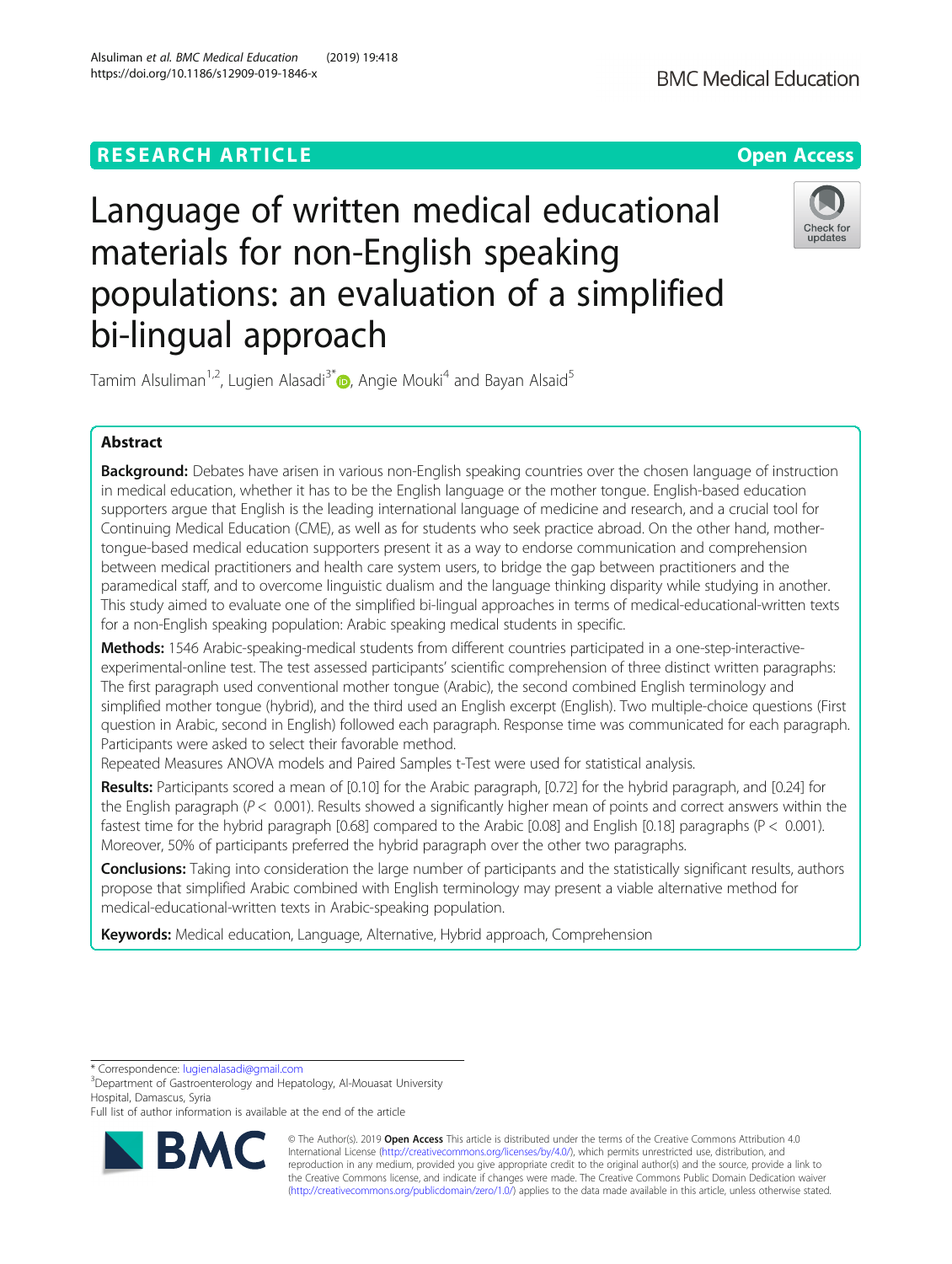## Background

Debates have arisen in various non-English speaking countries over the chosen language of instruction in medical education, whether it has to be the English language or the mother language [\[1](#page-7-0)–[3](#page-7-0)]. English-based education supporters argue that English is the leading international language of medicine and research, a crucial tool for International scientific communication, and Continuing Medical Education (CME), as well as for attending courses abroad. Finally, medical students who seek practice abroad need to be proficient in the English language [\[3](#page-7-0)–[5\]](#page-7-0). However, the usage of mother tongue in medical education has been pronounced as a way to promote communication and comprehension between medical practitioners and health care system users and to bridge the gap between practitioners and the paramedical staff [[2](#page-7-0)]. Additionally, Mother language-based education can help overcome linguistic dualism and the language thinking disparity while studying in another. Furthermore, it establishes continuity with the basic education system which is commonly taught in mother tongue [\[3,](#page-7-0) [5](#page-7-0)]. Cost effectiveness represents a complicated discussion point, as changing to mother-language-based-medical education methods may augment the costs of pedagogical materials because of the need to create two-way translation methods, in addition to the cost of training lecturers to use these materials [\[6](#page-7-0), [7\]](#page-7-0).

Medical institutions in Arabic speaking countries are demonstrative examples of a variety of educational methods, specifically in the realm of non-English speaking populations. The majority of medical schools -in Saudi Arabia and Egypt- for example, have curricula that depend entirely on English in contrast to the Arabic based medical curricula that have been adopted for medical education in Syria since the mid-twentieth century with a classical Arabic-based terminology  $[8-10]$  $[8-10]$  $[8-10]$ . Considering the growing numbers of pre- and post-graduate Syrian students continuing their higher education abroad  $[11]$  $[11]$ , an assessment of the efficiency of this 70 year-old strategy, in comparison to other experiences of Arabic speaking populations, as well as to a suggested hybrid model, was needed in order to define the extent of positive and negative effects of each method, and also to explore other potentials.

This study aims to assess the scientific understanding of written medical information among Arabic speaking medical students using three linguistic approaches: Unified Medical Dictionary Arabic-based paragraph [\[12](#page-7-0)], combined English and simplified Arabic-based paragraph, and an English-based paragraph.

## Methods

A questionnaire was conducted online on (1546) medical students. The targeted population consisted of students in medicine, dentistry and pharmacy faculties in Syrian universities (private and public state universities). While other Arabic speaking students were allowed to submit the questionnaire, their responses were only used in some analysis as a comparison group. The latest online update available of population of students studying medical sciences in Syrian Universities at the time of survey design (the statistical information document of 2013– 2014 released by the Ministry of Higher Education in Syria) is counting 22,861 compatible to inclusion criteria students [\[13](#page-7-0)]. Statisticians Borg and Gall [\[14\]](#page-7-0) recommend a sample of 366 for a population of 7500; which means that in our case it is fair to say that, with 1193 responses from Syrian universities students our sample fulfilled these standards.

Nearly 97% of applicants approved to participate while 3% refused. All withdrawals at any stage were respected and the corresponding participants were excluded. The questionnaire was launched online on 14-June-2018 and was withdrawn on 4-August-2018.

The necessary widespread accessibility of this questionnaire was achieved mainly through the medical team of Syrian Researchers platform on Facebook® and Instagram®.

The questionnaire was tested on several versions of web browsers running on different personal computers, tablets, and smartphones with various software systems.

## Study tools

The questionnaire consisted of a series of 10 Java<sup>®</sup>/Javascript<sup>®</sup> pages containing 12 questions, built using Google forms®. The survey was designed to assess the three linguistic approaches for written teaching methods of medical sciences. It evaluated these approaches using three paragraphs: Unified Medical Dictionary Arabic-based paragraph [[12](#page-7-0)], combined English and simplified Arabic-based paragraph, and an English-based paragraph. The scientific content of the paragraphs was selected with the assurance that no contamination from previous reading might happen and that medical students are not in-depth familiar with such specialized texts within their curricula. Subjects related to obesity, type 2 diabetes mellitus, and Asthma [[15](#page-7-0)–[20\]](#page-8-0) were selected for paragraph 1, 2, and 3, respectively. A two-stage strategy was applied at the time of study design to evaluate the difficulty and the time consumption of the three paragraphs used in our questionnaire. Ten Arabic speaking individuals were asked to assess the three paragraphs regarding the difficulty level (using a five-level scale) and time needed to process the paragraph (reading, comprehension and answering the related questions). In Each stage appropriate changes were made to the texts and modified texts were re-tested until finally an equal average time span to process each paragraph was achieved with the same difficulty level by the testing group. Two multiplechoice questions (the first in Arabic and the second in English) to assess the respondents' understanding was presented in the following page of each given paragraph along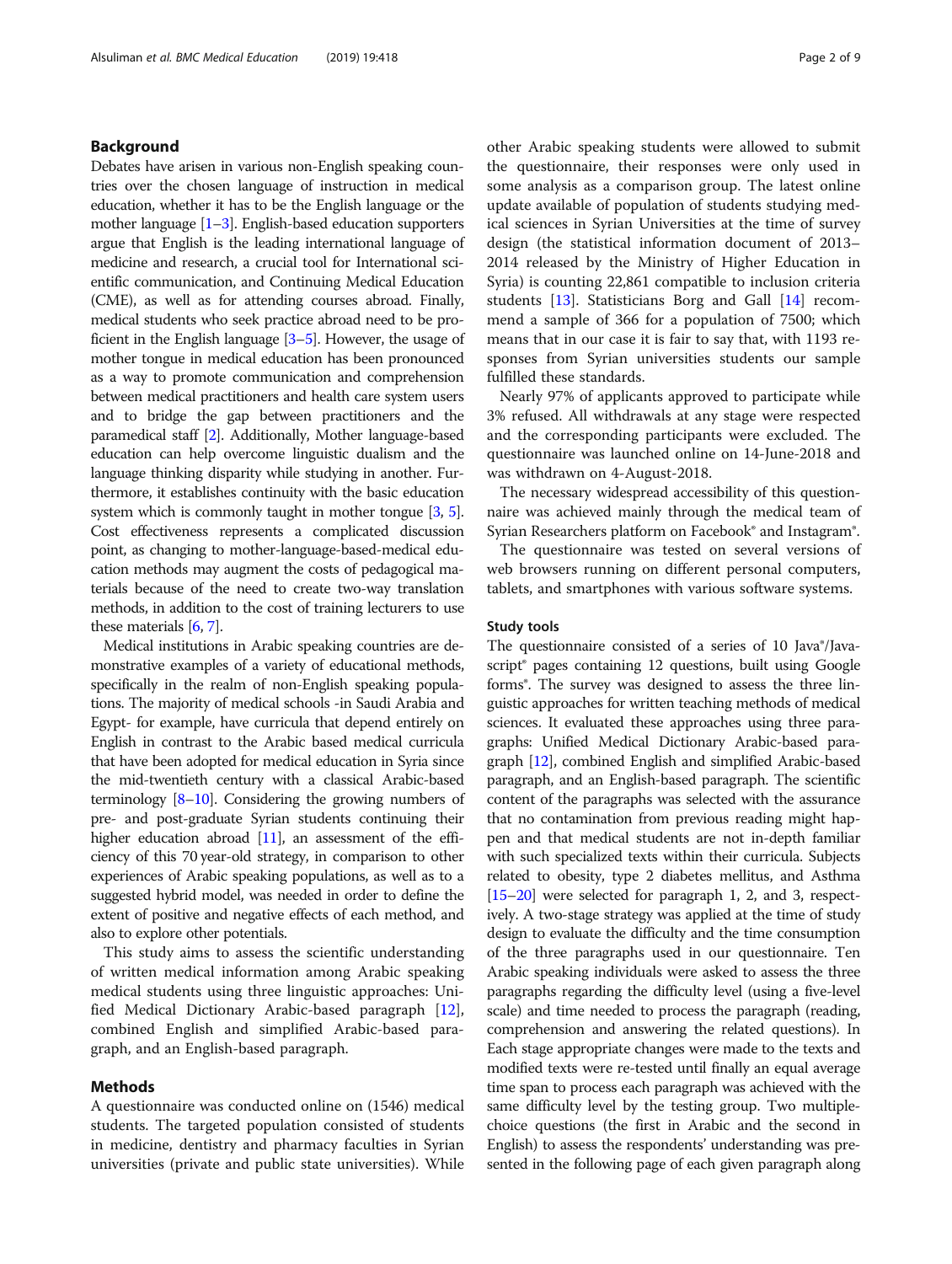with a third section dedicated for the estimation of the time needed to answer the previous two questions. Two questions regarding participants' preferred method and preference to learn in mother tongue were also asked in a separated page.

Each page in the multi-stage questionnaire presented distinct non-repetitive content that served the purpose of the questionnaire.

## Data processing and statistical analysis

The data was secured from external access through various levels of password protection. Once the data was obtained it was quickly imported, unmodified, into a secured Microsoft Excel file, processed and then transformed into SPSS® version 20 (IBM) file for Repeated Measures ANOVA models and Paired Samples t-Test statistical analysis.

## Ethical considerations

Participation in this questionnaire was voluntary. Informed consent was obtained from each respondent on the first electronic page of the questionnaire. Furthermore, blinded processing of information was used to insure the anonymity of participation. Participants' privacy and voluntary participation were guaranteed and rigorously considered throughout the study course. According to these conditions, responses from participants who refused to participate in data analysis –even after completing the questionnaire- or withdrew at any stage of the study were excluded. All included participants were 18 years or older.

## Results

### Participants' characteristics

A total of 1504 responses were included: 1250 (83%) of responses were from Syrian universities, while 197 (13%) were from other Arabic-speaking populations studying in Arabic-speaking countries and 57 (4%) were originally from Arabic-speaking students studying in non-Arabicspeaking countries. All participants are native Arabic speakers, 763 (51%) of participants were females and 739 (49%) were males, as summarized in (Table 1).

#### Paragraphs' test assessment

## Paragraph 1 (Arabic):

Question 1: 372 (24.7%) answers were correct. Question 2: 607 (40.36%) answers were correct.

Both questions were answered correctly by 165 (11%) participants. The time needed to answer these two questions was less than 1.5 min for 1214 (80.7%) of them.

### Paragraph 2 (Hybrid):

Question 1: 1274 (85%) answered this question correctly, while for question 2: 1343 (89.3%) answers were correct.

|                                  |                      | of Responders |
|----------------------------------|----------------------|---------------|
| Gender                           | Male                 | 763 (50.73)   |
|                                  | Female               | 739 (49.14)   |
|                                  | Undetermined         | 2(0.13)       |
| College                          | Preparatory Year     | 44 (3)        |
|                                  | Medicine College     | 984 (66)      |
|                                  | Pharmacy College     | 285 (19)      |
|                                  | Dentistry College    | 171(11)       |
|                                  | Other                | 20(1)         |
| University                       | Syrian universities  | 1250 (83.1)   |
|                                  | Arabic universities  | 197 (13.1)    |
|                                  | Foreign universities | 57(3.8)       |
| <b>Educational Qualification</b> | Undergraduate        | 1313 (87)     |
|                                  | Graduate             | 97(7)         |
|                                  | <b>MSc</b>           | 74 (5)        |
|                                  | PhD                  | 14(1)         |
|                                  | other                | 6(0)          |
| University Average               | < 65                 | 66 (4.4)      |
|                                  | $66 - 75$            | 425 (28.3)    |
|                                  | $76 - 85$            | 707 (47)      |
|                                  | > 85                 | 286 (19)      |
|                                  | Undetermined         | 20(1.3)       |
| Average Age                      |                      | 21.75 years   |

Both questions were answered correctly by 1173 (78%) participants, while 331 (22%) had at least one wrong answer. The number of participants who answered these two questions within less than 1.5 min was 1254 (83.4%).

## Paragraph 3 (English):

Question 1 (in Arabic): 411 (27.3%) answers were correct. Question 2 (in English): 1260 (84%) answers were correct.

These two questions were answered correctly by 346 (23%) participants. The estimated time was less than 1.5 min for 1117 (74.3%) participants.

Results from the three paragraphs are summarized in (Figs. [1](#page-3-0)and [2](#page-3-0) and Additional file [1](#page-7-0): Table S1).

The previous data underwent statistical analysis in a three-step process. In order to homogenize the analyzed data, a cohort of 44 (2.97%) responses from preparatory year students and 20 responses with missing data were excluded (Additional file [1](#page-7-0): Figure S1).

## Step 1:

At this stage, only Syrian Universities students' responses only were included. The total number of valid responses was 1193. Each response with two right answers for one

Number (%)

| Table 1 Characteristics of (1504) Arabic language speaking |  |
|------------------------------------------------------------|--|
| includable responders. Online Test, 2018                   |  |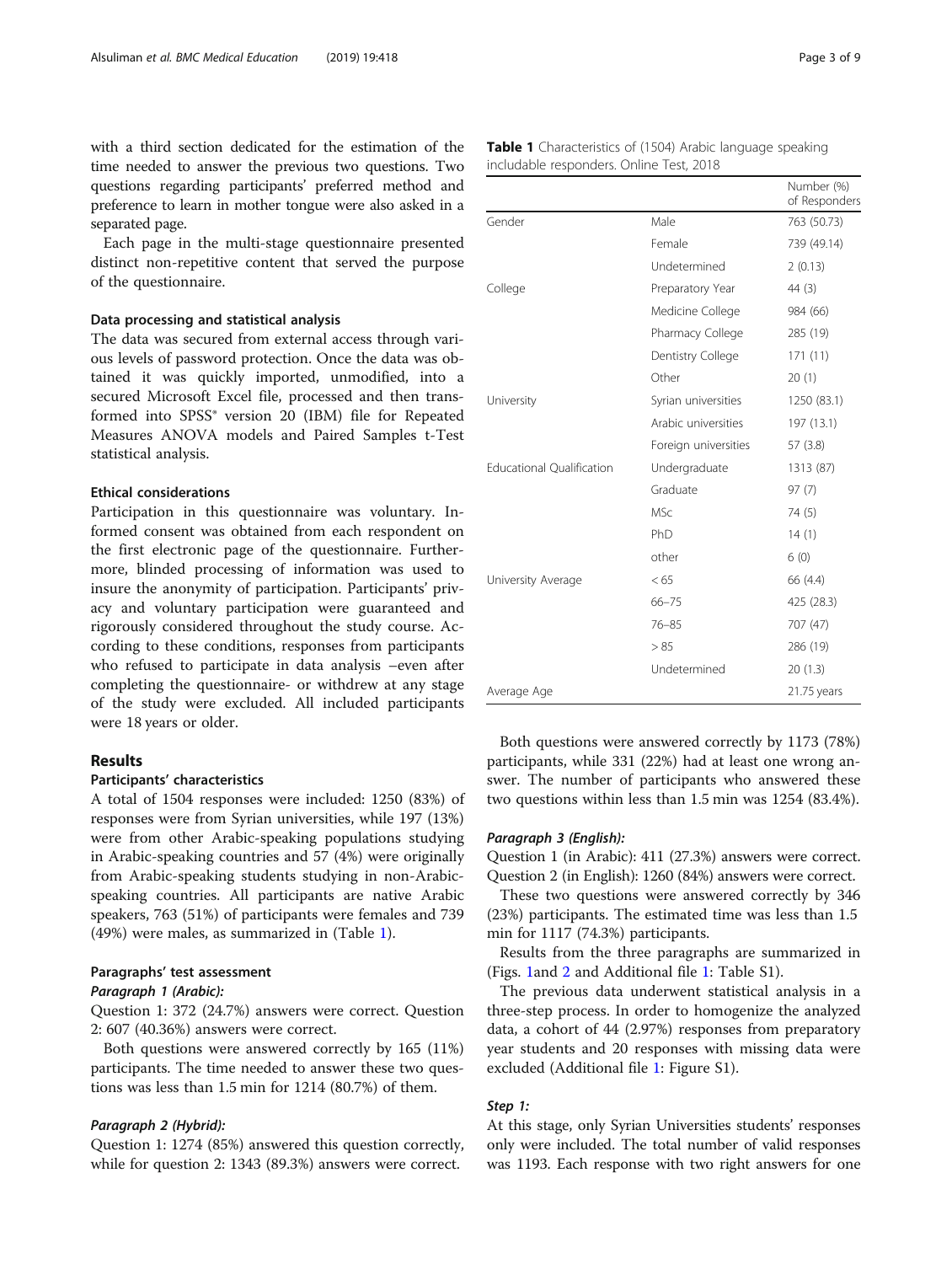<span id="page-3-0"></span>

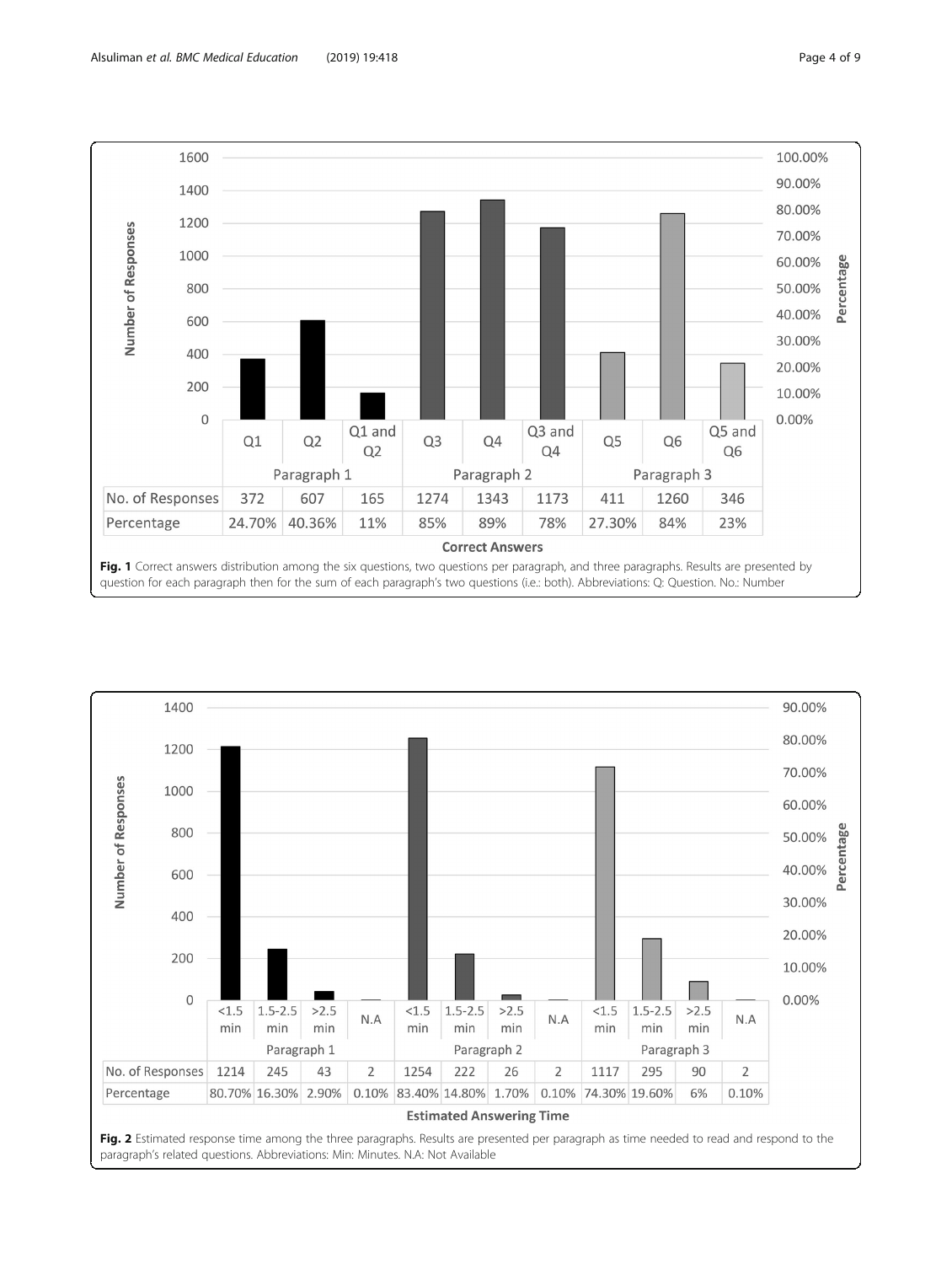of the three paragraphs was given one point for the corresponding paragraph, and the distribution of points across the three paragraphs was then compared. Paragraph 1 had a mean of [0.10] point. Paragraph 2 had a mean of [0.72] point, while paragraph 3 had a mean of [0.24] point. The difference between the 3 paragraphs was statistically significant with a *P*-value of  $( $0.001$ ).$ 

## Step 2:

Only responses from Syrian Universities students were included with a total number of 1193 responses. One point for each right answer was given, making the potential total points for each paragraph between 0 and 2 points. The mean of points was [0.63] for paragraph 1, [1.75] points for paragraph 2 and [1.13] points for paragraph 3, with a statistically significant difference and a P-value of (< 0.001).

## Step 3:

In order to explore the extensibility of the first two steps on Arabic-speaking populations, responses from Syrian and non-Syrian Universities students were assessed in this stage. The total number of valid responses was 1484. Each response with two right answers for one of the three paragraphs was given one point for the corresponding paragraph. Paragraph 1 had a mean of [0.11] point, while paragraph 2 had a mean of [0.72] point, and it was [0.23] point for paragraph 3, with a statistically significant difference and a *P*-value of  $( $0.001$ ). Results$ from the three stages are summarized in (Fig. 3).

 $\overline{z}$ 

 $\mathbf{1}$ 

 $0.5$ 

## Comparing correct answers within the shortest (fastest) estimated time between paragraphs

Each response (of the 1193) with response time less than 1.5 min and two right answers was given one point for the corresponding paragraph, while otherwise was given zero. Paragraph 1, 2 and 3 had a mean of 0.08, 0.68 and 0.18 points, respectively, with a  $P$ -value < 0.001.

## Participants' preference

In term of preference, 751 (50%) participants preferred the second paragraph's approach over the other two.

When asked if they prefer medical sciences to be taught in Arabic, 864 (58%) participants answered "yes" while 620 (42%) answered "No". We found no correlation between Arabic language preference and answering both questions correctly for each of the Arabic, hybrid, and English paragraphs (P-value: 0.47, 0.87, and 0.14, respectively). When studying the correlation between the number of correct answers and the language of instruction preference answers, the results showed that the Syrian students who answered both questions for the English-based paragraph right, didn't prefer Arabic as the language of instruction and that was statistically significant (P-value: 0.012), as shown in Table [2](#page-5-0) and Additional file [1:](#page-7-0) Table S2-S5.

## **Discussion**

 $1.13$ 

English is increasingly used as the medium of academia and education across the world [[21](#page-8-0)]. Nowadays, it has occupied a leading role as the international language of medicine and medical publications [\[4,](#page-7-0) [22](#page-8-0)]. Medical students and

 $-$  stage



 $175$ 

 $0.72$ 

 $0.72$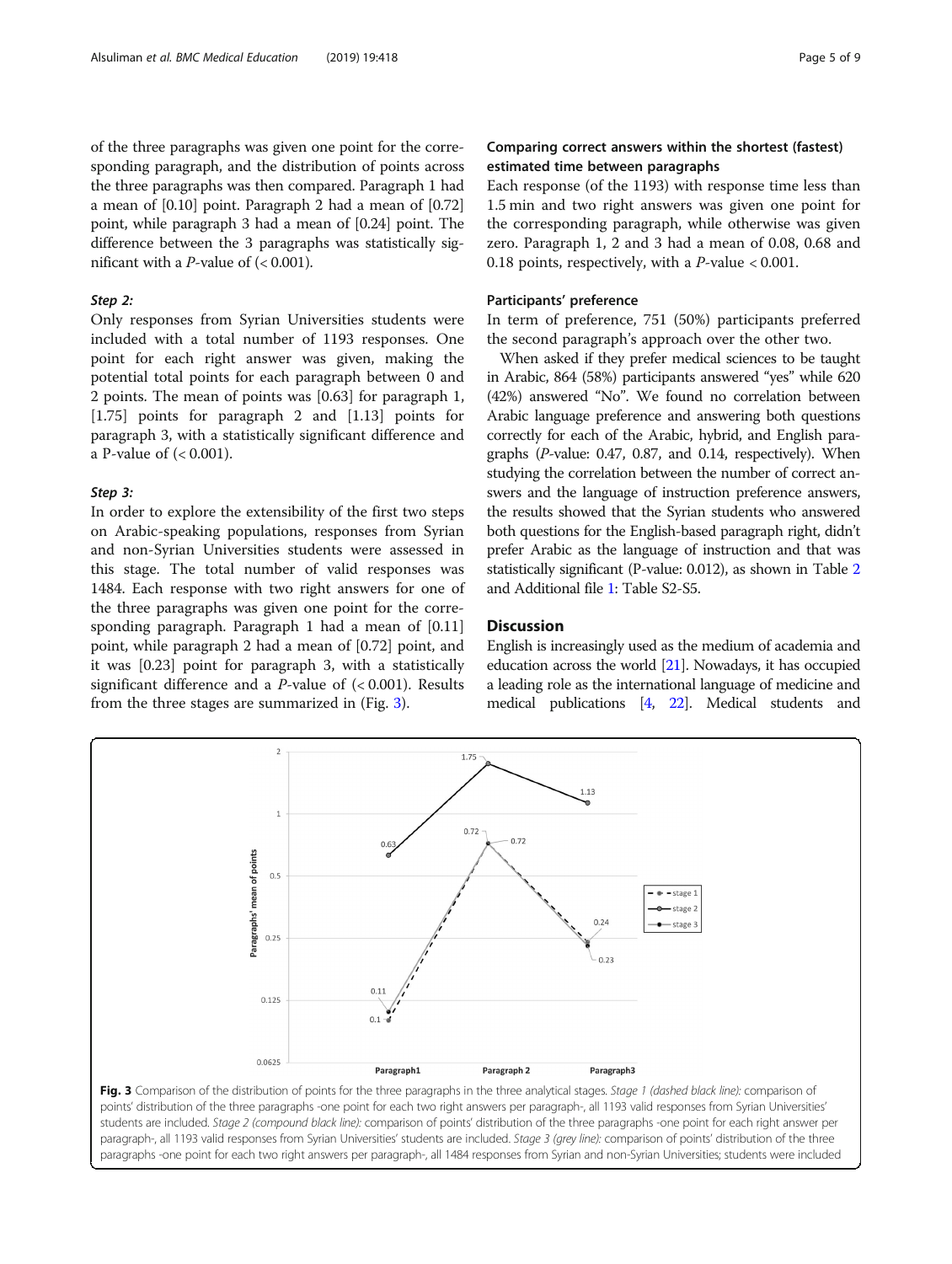<span id="page-5-0"></span>Table 2 Distribution of right answers in regard with medical education language preference.<sup>1</sup> Online Test, 2018

|                                                                                     | Number (%) of Responses from<br>Syrian Universities <sup>2</sup> (total: 1193) |                             |         | Number (%) of Responses From<br>All Universities <sup>2</sup> (total: 1440) |                            |         |
|-------------------------------------------------------------------------------------|--------------------------------------------------------------------------------|-----------------------------|---------|-----------------------------------------------------------------------------|----------------------------|---------|
| Medical education language preference                                               | Mother language <sup>3</sup> :<br>737 (62)                                     | Other language:<br>456 (38) | P-value | Mother language <sup>3</sup> :<br>864 (58)                                  | Other language:<br>620(42) | P-value |
| Right answers for the first Paragraph                                               | 73 (10)                                                                        | 40(9)                       | 0.51    | 88 (10)                                                                     | 72 (11.6)                  | 0.47    |
| Right answers for the second Paragraph                                              | 576 (78)                                                                       | 359 (79)                    | 0.82    | 652 (75.4)                                                                  | 477 (77)                   | 0.87    |
| Right answers for the third Paragraph                                               | (22)<br>161                                                                    | 129 (28)                    | 0.012   | 182 (21)                                                                    | 154 (25)                   | 0.14    |
| Right answers for all English questions<br>from all paragraphs <sup>4</sup>         | 217 (29.4)                                                                     | 195 (43)                    | < 0.001 | 247 (28.5)                                                                  | 258 (41.6)                 | < 0.001 |
| Right answers for all mother language<br>questions from all paragraphs <sup>4</sup> | 45 (6)                                                                         | 25(5.4)                     | 0.98    | 56 (6.4)                                                                    | 38(6)                      | 0.98    |
| Right answers for all questions                                                     | 18(2.4)                                                                        | 11(2.4)                     | 0.005   | 24(2.7)                                                                     | 19(3)                      | 0.004   |

<sup>1</sup>Responders were invited to answer if they preferred their mother language for the instruction of medical education or not

<sup>2</sup>Responses from preparatory year not included

<sup>3</sup> Arabic language represents mother language for this population

<sup>4</sup>One question for each of the three paragraphs was in English while the other was in mother language

practitioners need to learn English in order to communicate with other colleagues across the globe, and to attend international conferences and courses [\[5,](#page-7-0) [23\]](#page-8-0).

Results showed that both objective and subjective trends towards a hybrid bi-lingual approach for written medical texts among Syrian Universities medical sciences students; this could be justified by the fact that the majority of medical articles are published in English [\[4](#page-7-0)], along with accredited references and books. Thus, strictly medical vocabulary, terminology and abbreviations are more common in English, while the non-medical part of the text is usually describing context where normally conducted by the general population and patients in Arabic, so it could be more comprehensible and easy-used in its original language.

The "Language bias" phenomenon is reported as a result of the tendency to publish important findings, especially randomized controlled trials (RCT's); in English-based journals. The main consequence of this phenomenon is that reviews and meta-analysis that rely on English literature might have a bias towards positive results, and therefore, it may be more common [[4](#page-7-0)].

Furthermore, our findings support what Milosavljević [[23\]](#page-8-0) demonstrated in a study conducted at the Medical Faculty of Niš that a significant association between the mother tongue and the English language writing and speaking skills on one side and students' satisfaction with their social and economic status on the other side.

Our results are also compatible with other findings suggesting that non-English speaking physicians were found to have difficulties comprehending medical literature in strict English, which constitutes a barrier when practicing Evidence-Based Health Care (EBHC) [\[4,](#page-7-0) [24\]](#page-8-0).

Nonetheless, learning medical sciences, at least partially, in mother tongue is of particular importance to enhance physician–patient communication; as it is through language physicians can obtain and provide necessary information to their patients [[2](#page-7-0), [5\]](#page-7-0). Effective patient-physician communication can improve patient adherence to medical recommendations and overall healthcare outcomes [[25](#page-8-0)]. In a study held in United Arab Emirates (UAE) it was shown that Arabic speaking medical students who received training by means of English-based programs had difficulties in expressing empathy and eliciting patients' expectations [\[26\]](#page-8-0). Another study conducted in Lebanon revealed that the majority of students (88.5%) in Lebanese medical schools were confident they could conduct a medical history in their native language despite receiving their medical education in a foreign language (English or French). Considering the fact that a considerable portion of the Lebanese population is bilingual, and sometimes trilingual; the aforementioned study results cannot be easily generalized to other Arabic language speaking countries [[27](#page-8-0)]. Previous reports have demonstrated that building a successful communication with a patient was challenging when using English medical terminologies by physicians. On the other hand, unifying terminologies enhances the efficiency of interprofessional communication though it may reconsidered as a must  $[1, 4, 28]$  $[1, 4, 28]$  $[1, 4, 28]$  $[1, 4, 28]$  $[1, 4, 28]$ .

Learning in mother tongue has also been reported to enhance students' comprehension, communication, retention of information and scientific terms, acquisition of skills, and to reduce the levels of stress [[1,](#page-7-0) [29](#page-8-0)–[31](#page-8-0)]. Our results showed that a hybrid linguistic approach may be optimal to provide medical written information: simplified Arabic combined with basic English terminology, had experimentally achieved better understanding among participants. This can be explained by the fact that a hybrid approach in written-medicaleducational texts could represent a fusion between both: the terminology of medical literature and the context expressed in mother tongue. On a larger scale this approach, in our opinion, could harmonize both aforementioned aspects (interprofessional and patientdoctor communications).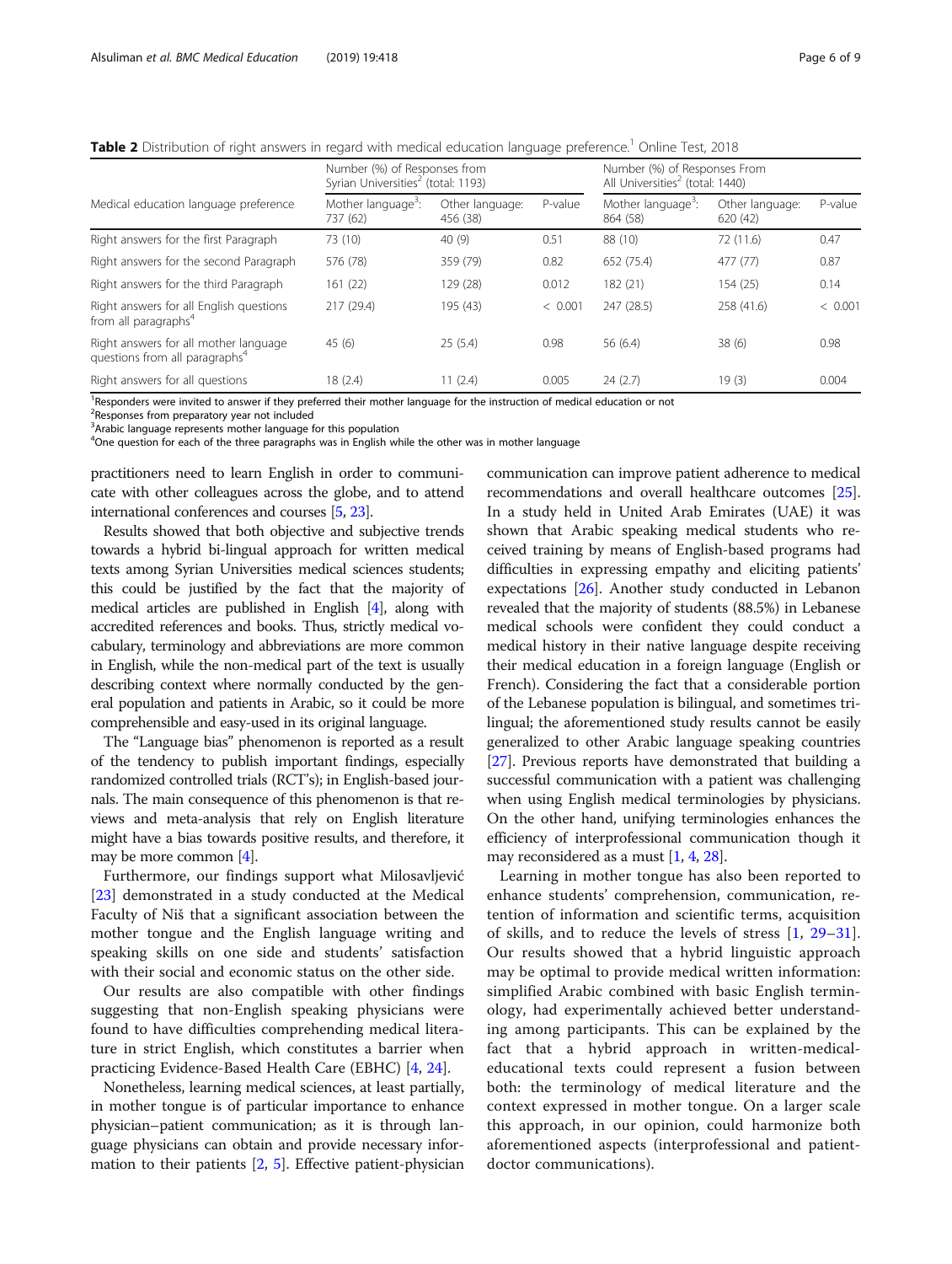As a matter of debate, an Indian-questionnaire-based study of 150 students and 25 teachers displayed that the majority of the participants considered English as a medium of instruction is not a problem [[3\]](#page-7-0). In contrast, a previous study that included 114 Scandinavian family physicians, showing that those who read a review article in their mother tongue had the best retained medical information over those who read articles in other languages [[22](#page-8-0)], this could be discussed in light of English vocabulary use in India in general education and communication.

In matter of preference, our results are in line with a previous study conducted in three universities in Sudan, revealing that most of the students and their instructors supported Arabic as a medium of instruction in medical colleges [\[32\]](#page-8-0), and with another study conducted in a number of Saudi universities and showed that 23 (85%) science instructors who participated preferred to teach science subjects in Arabic [\[29](#page-8-0)]. For Saudi's decision makers, English was the preferred as a language for teaching medicine but there was overall support for a future curriculum to be taught in Arabic once obstacles (such as translation costs) are overcome [[9\]](#page-7-0).

Albeit, in a previous Japanese report concerns were raised that Japanese medical students who are studying medicine in English for Specific Purpose could potentially confused medicalized English (colloquial English expressions, originally non-medical) with professional English medical terminology to describe patient's conditions [[33](#page-8-0)], a matter that can be resolved by the hybrid approach.

However, an Egyptian one-university study had shown that 31.5% of students were opposed to the idea of mother tongue curricula, and about 44% of them mentioned that learning in a foreign language posed a problem in understanding the scientific information, while nearly half of students translated most of the words in medical books to their mother language to facilitate studying [\[5](#page-7-0)]. The results of the aforementioned study may be discussed in light of the implicit all-or-none strategy proposed in their questionnaire. In comparison to this study; the evaluation in our study was focused solely on the written texts as a part of the educational process instead of doing an overall evaluation of the educational methods.

As aforementioned, the sample size was calculated on the basis of the last published data released by Syrian Ministry of Higher Education at the time of study design, the additional number (254) of Arabic-speaking participants from different Arabic and foreign universities represents an added value, in our opinion, as it allowed us to enlarge our sample size and evaluate potential differences in the preferable and most comprehensive written linguistic method between students from Syrian and non-Syrian Universities. However, Future studies with a larger number of participants from other countries might provide further comparison and explanation for these differences.

Conducting the survey online granted the advantage of reaching a non-conventionally-reachable cohort within a reasonable time and low expenses. These advantages of online surveys were discussed in previous studies [[34](#page-8-0)–[36\]](#page-8-0), and of special interest regarding the difficulties and current circumstances of Syrian students. Furthermore, no funds or other resources were needed for the production and postage of a hardcopy survey, guaranteeing the independent and unbiased nature of this study. As a matter of discussion, the economic burden that lays on educational institutions to change some of their means of education and to adapt the system to a new linguistic approach is an important point [\[5](#page-7-0), [6](#page-7-0), [9\]](#page-7-0), but seems potentially similar to the discussion of the implementation of mother language literacy programs, which was argued to be more cost-effective [\[37](#page-8-0)].

Finally, the doubt that a partially Arabic-based education may limit graduates' ability to complete their studies internationally [\[5](#page-7-0), [6](#page-7-0), [9](#page-7-0), [29](#page-8-0)] can be addressed as answered in previous studies conducted in the USA, showing that the performance of Syrian doctors in the ECFMG (Educational Commission for Foreign Medical Graduates) was equivalent to that of their peers, while the second showed that Damascus University was ranked the 7th highest among international universities that graduated the largest numbers of USA foreign licensed practitioners in 2016 [\[38](#page-8-0), [39](#page-8-0)].

As shown before, better scientific understanding, in addition to enriching the students' English knowledge could be achieved by bilingual medical education either by means of a bilingual medical course (BMC) [[40](#page-8-0), [41](#page-8-0)], selected medical activities  $[30, 42]$  $[30, 42]$  $[30, 42]$ , or a hybrid system [[9\]](#page-7-0). Our study managed to evaluate the written approach only. Thus, further studies are needed to evaluate other means of bilingual medical education.

It is of high importance that this study results should be investigated on other languages speaking populations in order to evaluate bilingual approach in educational written medical texts in different circumstances.

## Conclusion

To the best of our knowledge, this is the largest experimental study to assess a hybrid lingual-written approach in medical sciences. This aspect, along with the statistically significant results suggests that written medical texts with simplified mother tongue and English terminology may represent a viable method for medical education in non-English speaking populations. Further experimentaltest-based studies from other universities in other countries to verify the applicability of these results and to test other educational methods in different non-English speaking populations are strongly recommended.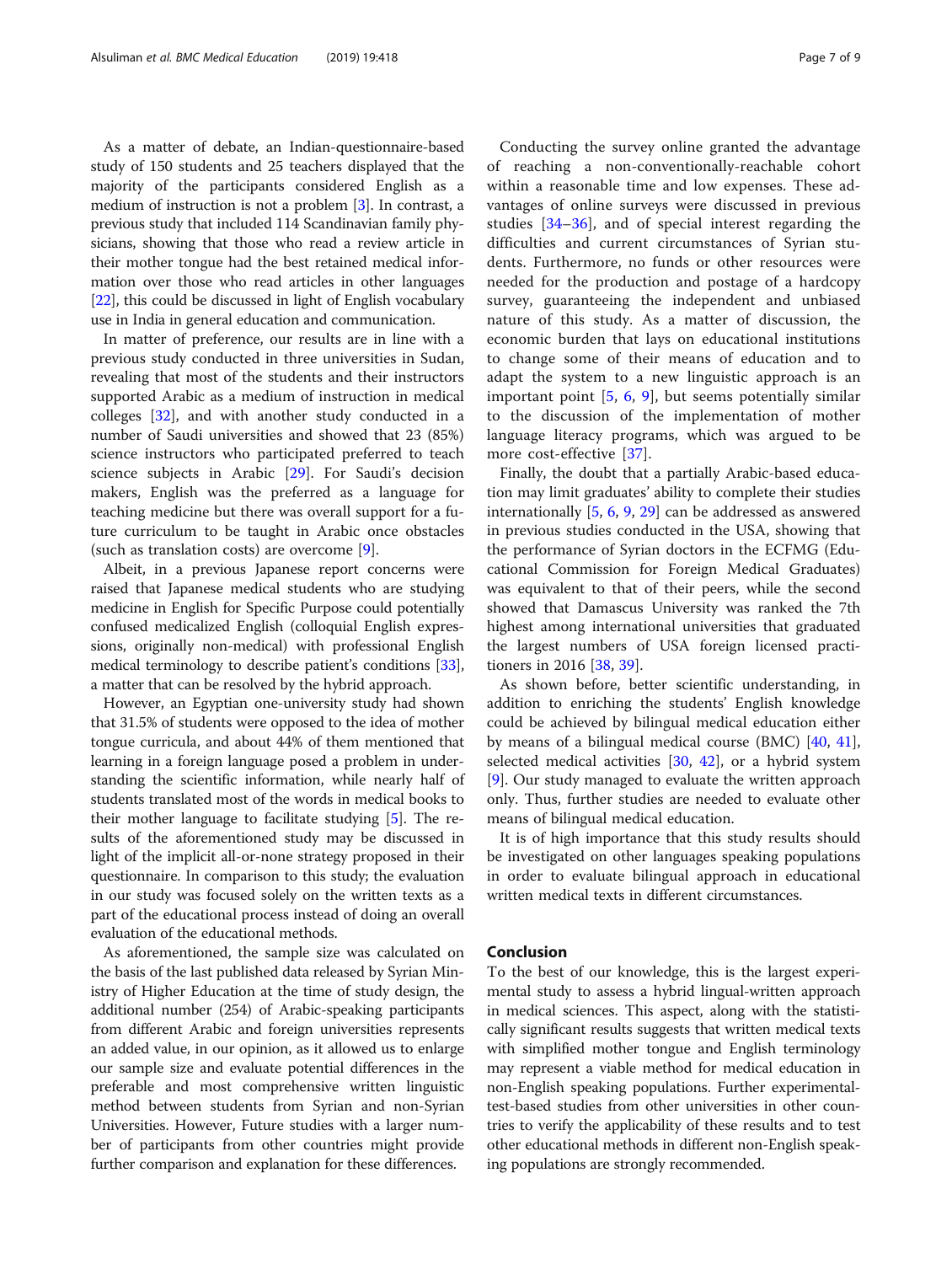## <span id="page-7-0"></span>Supplementary information

Supplementary information accompanies this paper at [https://doi.org/10.](https://doi.org/10.1186/s12909-019-1846-x) [1186/s12909-019-1846-x](https://doi.org/10.1186/s12909-019-1846-x).

Additional file 1: Appendix 1. Questionnaire Structure. Figure S1. Study flow chart. Table S1. Test results of 1504 responders from Arabic language population (medical sciences students). Table S2. Right answers distribution; A. among 737 responders from Syrian Universities' students who preferred Arabic language. And B. among 456 responders from Syrian Universities' students who didn't prefer Arabic language as a medium of medical sciences instruction. Table S3. Paragraph preference distribution; A. among 737 responders from Syrian Universities' students who preferred Arabic language. And B. among 456 responders from Syrian Universities' students who didn't prefer Arabic language as a medium of medical sciences instruction. Table S4. Male/Female distribution; A. among 737 responders from Syrian Universities' students who preferred Arabic language. And B. among 456 responders from Syrian Universities' students who didn't prefer Arabic language as a medium of medical sciences instruction. Table S5. Estimated Answering Time Distribution, and Distribution of Right Answers for the Paragraphs' Questions in Less Than 1.5 Minute; A. among 737 responders from Syrian Universities' students who preferred Arabic language. And B. among 456 responders from Syrian Universities' students who didn't prefer Arabic language as a medium of medical sciences instruction. (PDF 820 kb)

## Abbreviation

ANOVA: Analysis of Variance; BMC: Bilingual Medical Course; CME: Continuing Medical Education; EBHC: Evidence-Based Health Care; ECFMG: Educational Commission for Foreign Medical Graduates; RCT's: Randomized Control Trials; USA: United States of America

#### Acknowledgements

The authors would like to thank the participants. Authors would like also to thank the Syrian Researchers and its collaborated platforms for their help in launching the survey online.

The authors are grateful for Cham Said from Las Positas College, USA, Danah El-Refaie from University of Houston, USA, and Dr. Hasan Iessa, PhD., UK, for proof reading of this manuscript. And for Amer Hatem for the historical and linguistic information critical review.

The authors highly appreciate the efforts made by Fatima Aysha and Gheith Alabdallah in Data Analysis.

Authors would like also to thank Mouhannad Malek and the medical team of Syrian Researchers for their scientific support of this work.

#### Authors' contributions

T.A is the first author of the manuscript. B.A., L. A and A. M co-authored the manuscript. T.A., L.A. and B.A. participated in the design of this study. All authors read and approved the final manuscript and they are accountable for all aspects of the work.

#### Funding

The authors received no specific funding for this work.

#### Availability of data and materials

The datasets used and/or analysed during the current study are available from the corresponding author on reasonable request.

#### Ethics approval and consent to participate

Participation in this questionnaire was voluntary. Written informed consent was obtained from each respondent on the first electronic page of the questionnaire for participating and publication. Blinded processing of information insured the anonymity of participation.

This study is an online test-based study. No medical information was collected and no medical intervention was performed and so ethical approval was not applicable.

## Consent for publication

Not Applicable.

#### Competing interests

The authors declare that they have no competing interests.

#### Author details

<sup>1</sup>Service d'Hématologie, Centre Hospitalier Régional Universitaire de Lille, Lille, France. <sup>2</sup>Service d'Hématologie, Hôpital Saint-Antoine, AP-HP, Sorbonne Université, 75012 Paris, France. <sup>3</sup>Department of Gastroenterology and Hepatology, Al-Mouasat University Hospital, Damascus, Syria. <sup>4</sup>Majkop State Technological University, Faculty of Pharmacy, Maykop, Russian Federation385000.<sup>5</sup> Laboratory of Anatomy, Department of Anatomy, Histology and Embryology, Faculty of Medicine, University of Damascus, Fayez Mansour Street, Damascus, Syria.

# Received: 20 February 2019 Accepted: 18 October 2019

#### References

- 1. Al-Asal MS, Smadi O. THE EFFECT OF THE LANGUAGE OF INSTRUCTION ON UNIVERSITY PARTICIPANTS` ACQUISITION OF SCIENTIFIC TERMS. ESJ 2011; 25. doi:[https://doi.org/10.19044/esj.2011.v25n0p%25p.](https://doi.org/10.19044/esj.2011.v25n0p%25p)
- 2. Drouin J, Jean P. Educating future physicians for a minority population: a French-language stream at the University of Ottawa. Acad Med. 2002;77 [https://journals.lww.com/academicmedicine/Fulltext/2002/03000/Educating\\_](https://journals.lww.com/academicmedicine/Fulltext/2002/03000/Educating_Future_Physicians_for_a_Minority.8.aspx) [Future\\_Physicians\\_for\\_a\\_Minority.8.aspx.](https://journals.lww.com/academicmedicine/Fulltext/2002/03000/Educating_Future_Physicians_for_a_Minority.8.aspx)
- 3. Gupta MM, Deshmukh M, Chari S. Is English language as a medium of instruction a hurdle for first year MBBS teaching learning? Perceptions of students and teachers. International Journal of Research in Medical Sciences. 2017;5:4195.
- 4. Baethge C. The languages of medicine. Dtsch Arztebl Int. 2008;105:37–40.
- 5. Sabbour SM, Dewedar SA, Kandil SK. Language barriers in medical education and attitudes towards Arabization of medicine: student and staff perspectives. EMHJ. 2010;16:1263–71.
- 6. Elnashar M, Abdelrahim H. Arabization of medical sciences: history, challenges and recommendations | Weill Cornell medicine - Qatar. 2015. [https://qatar-weill.cornell.edu/continuing-professional-development/topic-of](https://qatar-weill.cornell.edu/continuing-professional-development/topic-of-the-month/archive/arabization-of-medical-sciences-history-challenges-and-recommendations)[the-month/archive/arabization-of-medical-sciences-history-challenges-and](https://qatar-weill.cornell.edu/continuing-professional-development/topic-of-the-month/archive/arabization-of-medical-sciences-history-challenges-and-recommendations)[recommendations](https://qatar-weill.cornell.edu/continuing-professional-development/topic-of-the-month/archive/arabization-of-medical-sciences-history-challenges-and-recommendations) (accessed 20 Sep2018).
- 7. Naqvi AS. Problems of medical education in Pakistan. JPMA. 1997;47:267–9.
- 8. Al KB. Review of the history of the teaching of medicine in Arabic. EMHJ. 1999;5:597–603.
- 9. Alshareef M, Mobaireek O, Mohamud M, Alrajhi Z, Alhamdan A, Hamad B. Decision makers' perspectives on the language of instruction in medicine in Saudi Arabia: a qualitative study. Health Professions Education. 2018. [https://](https://doi.org/10.1016/j.hpe.2018.03.006) [doi.org/10.1016/j.hpe.2018.03.006](https://doi.org/10.1016/j.hpe.2018.03.006).
- 10. Badinjki T. The challenge of Arabization in Syria. The American Journal of Islamic Social Sciences. 1994;11:109–12.
- 11. Kaylin J. In the midst of war, future Syrian doctors trained with help from Yale Faculty, Students. Yale School of Public Health. 2016[.https://](https://publichealth.yale.edu/article.aspx?id=13702&fbclid=IwAR2_ahopp2chDDj1bMqm_kGEcGYsgmrr5vBda352ZAeI6Oel75owLX4fEB8) [publichealth.yale.edu/article.aspx?id=13702&fbclid=IwAR2\\_ahopp2chDDj1](https://publichealth.yale.edu/article.aspx?id=13702&fbclid=IwAR2_ahopp2chDDj1bMqm_kGEcGYsgmrr5vBda352ZAeI6Oel75owLX4fEB8) [bMqm\\_kGEcGYsgmrr5vBda352ZAeI6Oel75owLX4fEB8.](https://publichealth.yale.edu/article.aspx?id=13702&fbclid=IwAR2_ahopp2chDDj1bMqm_kGEcGYsgmrr5vBda352ZAeI6Oel75owLX4fEB8)
- 12. World Health Organization. The unified medical dictionary: English-Arabic. Regional Office for the Eastern Mediterranean & Librairie du Liban Publishers., 2006http:/[/www.who.int/iris/handle/10665/119845.](http://www.who.int/iris/handle/10665/119845)
- 13. 2013–2014 Statistics. Ministry of Higher Education-Syria. [http://www.mohe.](http://www.mohe.gov.sy/mohe/index.php) [gov.sy/mohe/index.php](http://www.mohe.gov.sy/mohe/index.php) (accessed 8 Oct2018).
- 14. Delice A. The sampling issues in quantitative research. Educational Sciences: Theory and Practice. 2010;10:2001–18.
- 15. De Rosa S, Arcidiacono B, Chiefari E, Brunetti A, Indolfi C, Foti DP. Type 2 diabetes mellitus and cardiovascular disease: genetic and epigenetic links. Front Endocrinol. 2018;9:2.
- 16. Do K, Brown RE, Wharton S, Ardern CI, Kuk JL. Association between cardiorespiratory fitness and metabolic risk factors in a population with mild to severe obesity. BMC Obesity. 2018;5:5.
- 17. González-Muniesa P, Mártinez-González M-A, Hu FB, Després J-P, Matsuzawa Y, Loos RJF, et al. Obesity. Nature Reviews Disease Primers. 2017;3:17034.
- 18. Kim H, Mazza J. Asthma. Allergy, Asthma & Clinical Immunology. 2011;7:S2.
- 19. Radwan H, Ballout RA, Hasan H, Lessan N, Karavetian M, Rizk R. The epidemiology and economic burden of obesity and related Cardiometabolic disorders in the United Arab Emirates: a systematic review and qualitative synthesis. J Obes. 2018;2018:1–23.